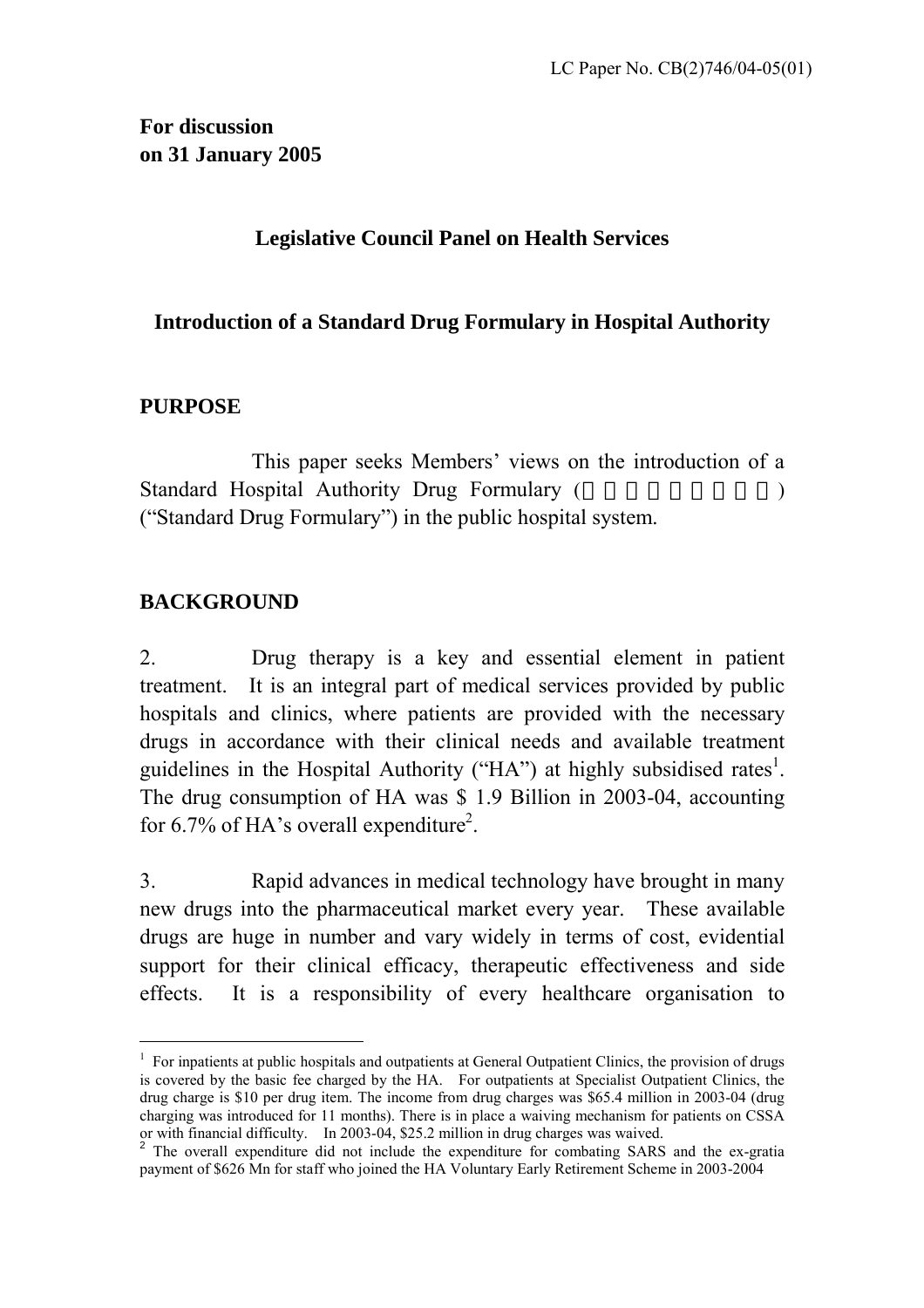establish and constantly review its drug formulary to ensure good standard of medical practice, delivery of effective treatment to patients and rational use of resources. As a publicly funded medical healthcare organisation, the HA has to ensure rational use of public resources and deliver a scope of service that best serves the interest of the public. Drug utilisation should be underpinned by the principle objectives of ensuring safety, efficacy and cost effectiveness as guided by the best available scientific evidence. Against this background, the HA has set up its Drug Advisory Committee since 1996 to scrutinize the introduction of new drugs into public hospitals. In addition, HA issues and reviews guidelines on clinical practices to ensure that drug utilisation in the organisation is rational and evidence-based.

4. However, it remains the current practice that individual hospitals / hospital clusters may maintain their own drug formularies, and there are existing variations in practice across HA hospitals in terms of clinical use of certain new drugs and situations under which patients should purchase drugs at their own cost. Consequently, patients with similar clinical conditions could receive different drug therapy at different hospitals or could be required to pay for the cost of a drug in one hospital but not be required to do so at another. The introduction of a standard drug formulary will further standardise drug utilisation across public hospitals and clinics and ensure patients in similar clinical conditions would have similar access to drug therapy.

### **STANDARD DRUG FORMULARY**

#### *Objective*

5 The main objective of developing an HA-wide Standard Drug Formulary is to ensure equitable access to cost effective drugs of proven efficacy and safety, through standardisation of drug policy and utilisation in all HA hospitals and clinics. After the introduction of the HA Standard Drug Formulary, the drug policy as well as the range, choice, classification and indication for the use of drugs will be clearly defined to ensure uniformity and equity across all HA hospitals and clinics. The number of drugs in our drug list would largely be the same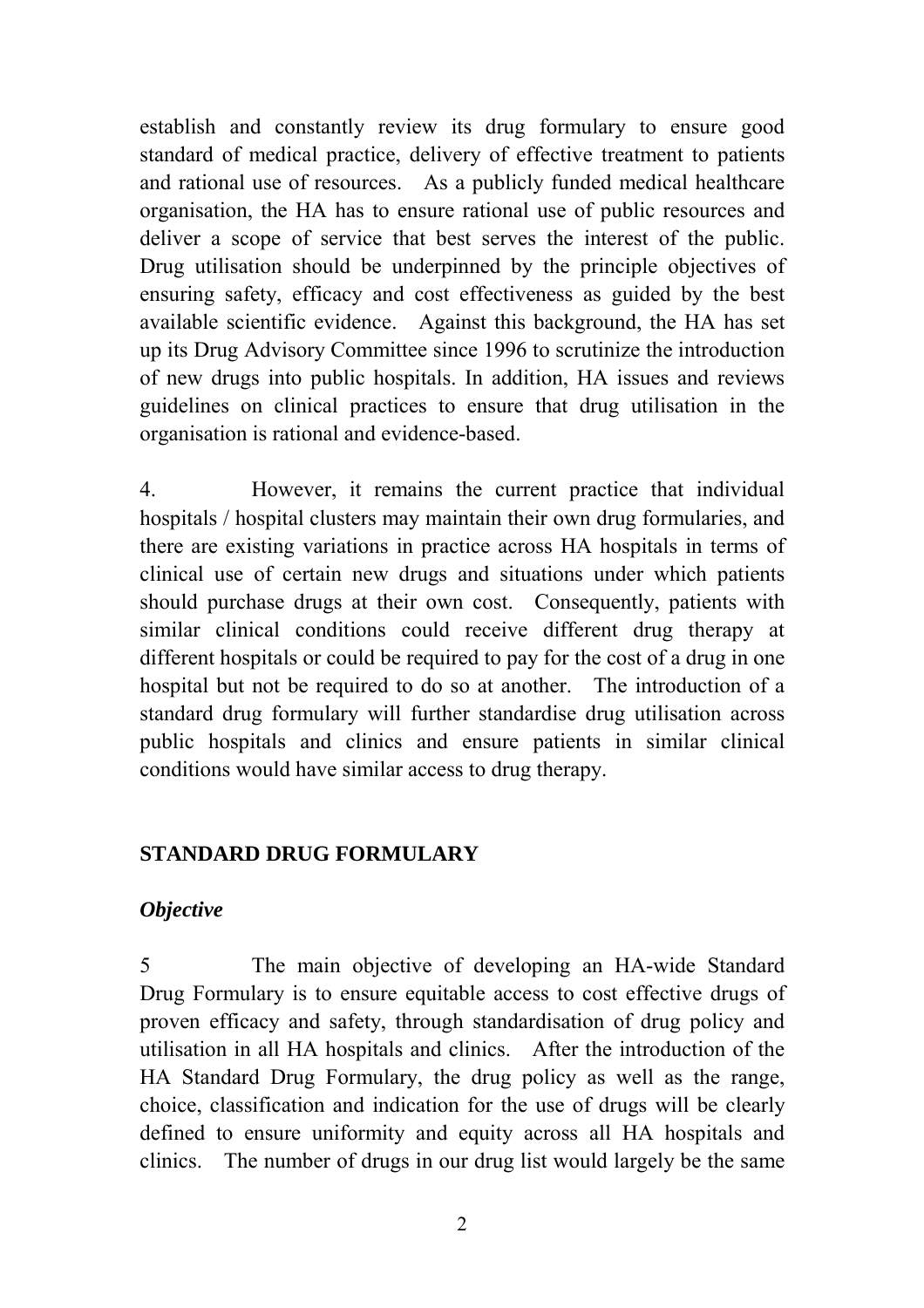as the present number, and there would not be an anticipated reduction in drug expenditure.

### *Advice of World Health Organisation and International Practice*

6. The development of the Standard Drug Formulary by the HA is also in line with international developments. The World Health Organisation (WHO) has been actively promoting the concept of "essential medicines". It recommends health authorities around the world to establish their own mechanism for the systematic selection of drugs, which meet the healthcare priorities of their community, for public supply or reimbursement. The objective of such national programmes is to promote the availability, accessibility, affordability, quality and rational use of medicines. Over the past ten years, over 100 countries have followed WHO's advice and developed their national list of essential medicines, taking into account their disease prevalence, available evidence on efficacy and safety, and comparative cost effectiveness.

### *Guiding Policy, Values and Review Mechanism*

7. The HA embarked on the development of its Standard Drug Formulary in the fall of 2003. In the process, the HA is guided by the principle that public resources should be utilised with maximal effect of healthcare, and have equitable access by all patients. Other core values include evidence-based medical practice, rational use of public resources, targeted subsidy and opportunity cost considerations, and facilitation of patient's choice. These are wholly considered in formulating the framework of the Standard Drug Formulary. Expert Panels, comprising specialist clinicians, pharmacists and academics in pharmacology have been established to deliberate on the usage and screening of drugs for each clinical specialty. Patient groups are consulted in the process and reference made to overseas practices.

### *Content of the Standard Drug Formulary*

8. The Standard Drug Formulary will contain two categories of drug, namely General Drugs (approximately Drugs (approximately  $\alpha$ ).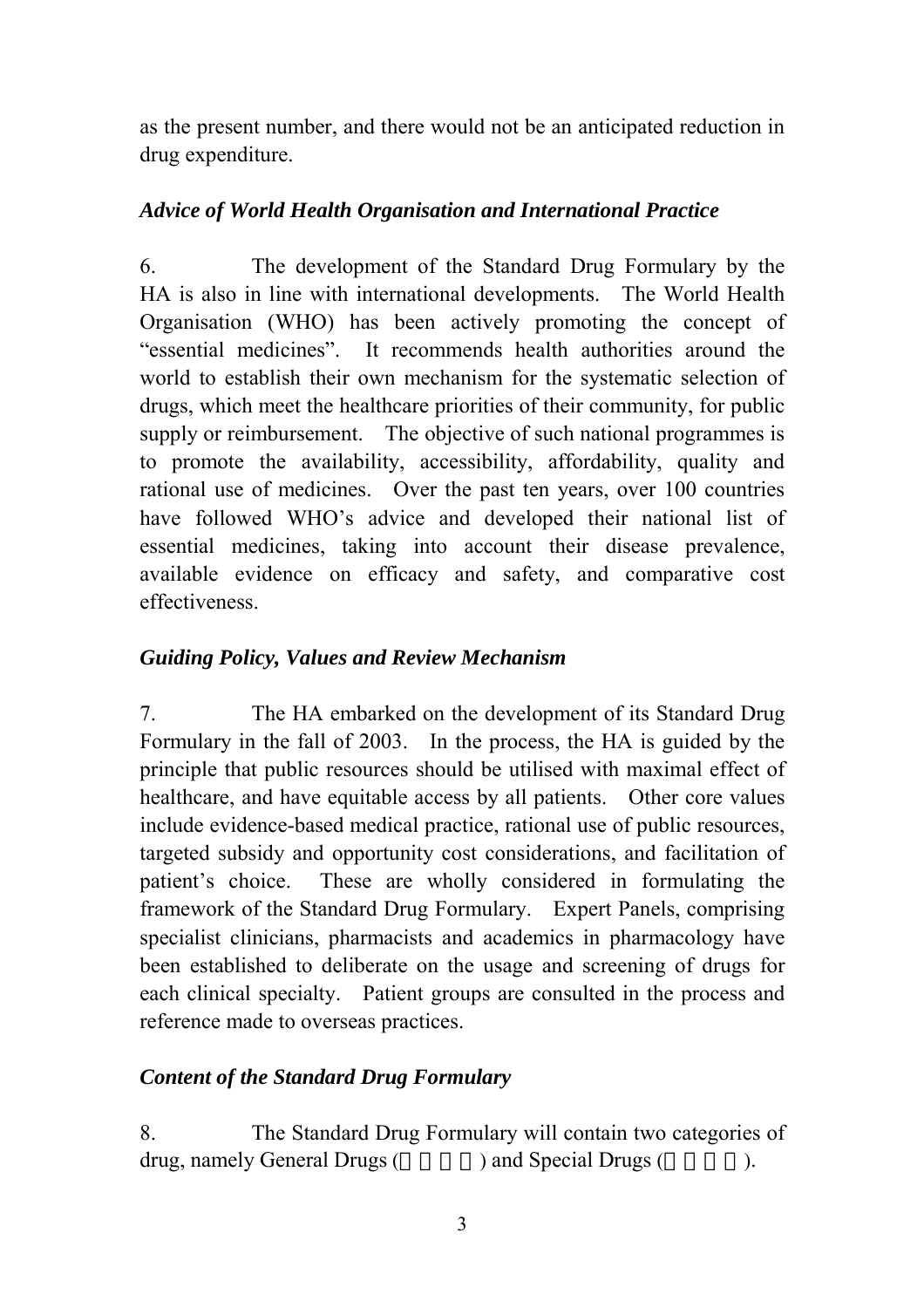9. General Drugs refer to drugs with well-established indications and effectiveness which are available for general use as indicated by the patients' clinical conditions. This group comprises around 85% of the drugs within the Formulary. This category of drug is provided within the standard fees and charges at public hospitals and clinics.

10. Special Drugs refer to drugs which are to be used under specified clinical conditions with specific specialist authorisation. This group comprises less than 15% of the drugs within the Formulary. Generally speaking, drugs within this group are newer, more expensive, and with variable existing practices at the HA. An example is the use of specific anti-psychotics. Standard treatment for psychosis is with first-line drugs (General Drugs) of well-established clinical efficacy and safety. In case the first-line drugs are contraindicated, not tolerated, or having poor response, second-line drugs (Special Drugs) are to be used. Provided that the drug usage is within the specific indications, these second-line drugs are provided within the standard fees and charges.

11. In considering whether a drug falls under the category of special drugs, the HA is guided by the principles of evidence-based medical practice, rational use of public resources and facilitation of patient's choice.

12. The Standard Drug Formulary will be periodically reviewed in a systematic manner taking into account changes in scientific evidence, cost effectiveness, technology advances in treatment options, and changes in service provisions with addition, deletion and modification of guidelines in the use of drugs. Some drugs which were non-standard provisions in the past, for example, the third line anti-fungal treatment which could be hundred times more expensive than the first line treatment, would be considered to be introduced as a special drug under selective conditions in the Standard Drug Formulary.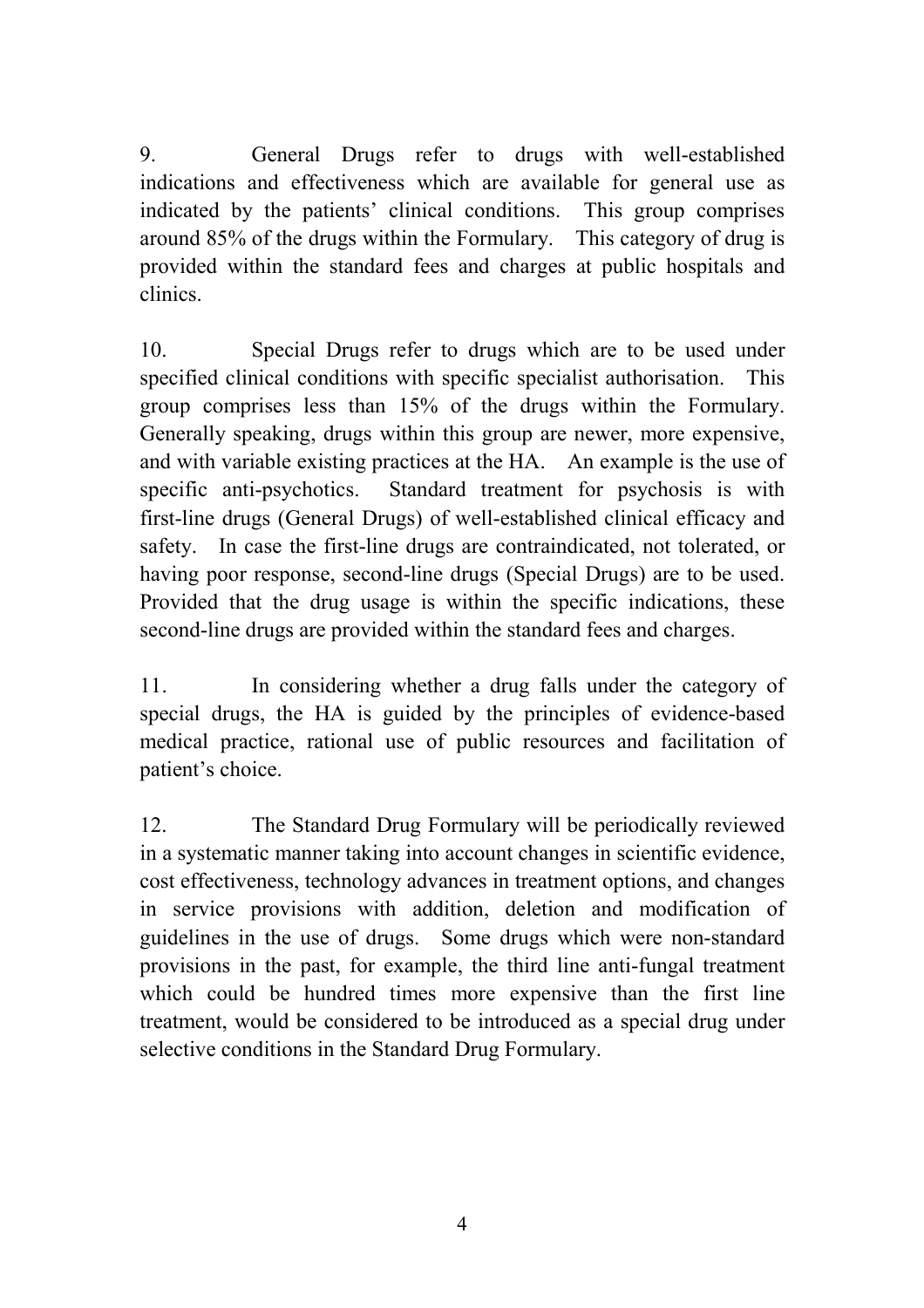## **DRUGS OUTSIDE THE STANDARD DRUG FORMULARY**

### *Types of Drugs*

 $\overline{a}$ 

13. Generally speaking, four main types of drugs have not been included in the draft Standard Drug Formulary, guided by the principles of evidence-based medical practice, targeted subsidy and opportunity costs considerations. Most of these drugs are already self-financed by patients at present. These include –

(a) Drugs proven to be of significant benefits but extremely expensive for the HA to provide as part of its subsidised service

> Drugs within this group are new and usually only indicated in advanced stages of diseases and beyond currently available standard modalities of treatment. An example of this type of drug is Imatinib (Glivec) for the treatment of Gastrointestinal Stromal Tumour (GIST). The existing standard treatment is surgery and supportive care. For patients with unresectable GIST, the prognosis is poor with few patients, if any, surviving beyond 5 years. For patients who have been put on Glivec, the overall survival estimates will be around 70% at 2 years, as compared with 20% for patients under conventional treatment<sup>[3](#page-4-0)</sup>. The annual cost of this drug for one patient is \$180,000 to \$270,000.

(b) Drugs which have preliminary medical evidence only

One of the examples of drugs with limited therapeutic evidence is Gefitinib (Iressa) in the treatment of lung cancer where efficacy is only supported by a small number of clinical trials and considered questionable by the Food and Drug Administration of the United States.

<span id="page-4-0"></span><sup>3.</sup> Jaap Verweig et al. Progression-free survival in gastrointestinal stromal tumours with high-dose imatinib: randomised trial. Lancet 2004; 364: 1127-1134.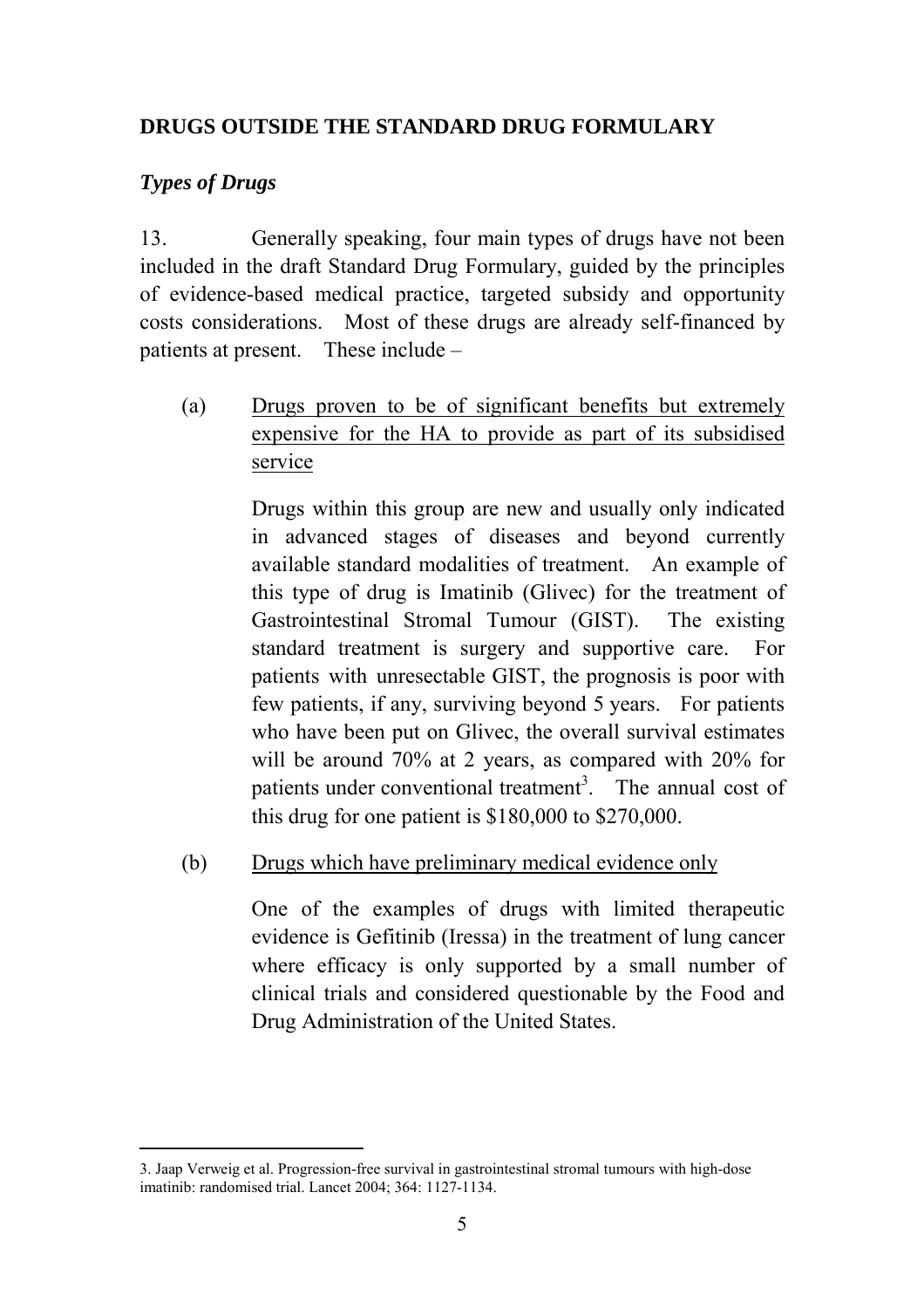## (c) Drugs with marginal benefits over available alternatives but at significantly higher costs

Examples of drugs with high cost but only marginal benefits are the COX II inhibitors. The daily cost of these drugs is ten times higher than the usual daily cost for the class of conventional non-steroidal anti-inflammatory drugs, and the claimed benefits of COX II inhibitors are only marginal.

(d) Life style drugs

Examples of life style drugs include erectile dysfunction drugs (e.g. Sidenafil (Viagra)); hair growth drugs (e.g. Finasteride (Propecia)); and anti-obesity drugs (e.g. Orlistat (Xenical)).

14. The above drugs will be non-standard provisions in the HA and patients will have to purchase these drugs at their own expenses.

### *Safety Net for Drugs outside the Standard Drug Formulary*

15. The opportunity cost for treating a single patient with drugs under paragraph 13 (a) will mean forgoing treatment for a much larger number of patients with other effective means. For example, the annual cost of putting one patient on Glivec is equivalent to the annual costs of treating a few hundred to a thousand patients with simple hypertension or diabetes. As there is an overriding need for rational use of finite public resources and competing needs to maximise health benefits to more, patients requiring such expensive treatment and can afford to pay should pay under the targeted subsidy principle. These non-standard drugs are therefore not covered under the standard fees and charges of public hospitals and clinics. However, it is recognised that for patients, such drugs are proven to be of significant benefits*,* hence support has all along been provided to patients who have difficulties in meeting the drug expenses via a safety net. Depending on their individual financial situation, patients in need may receive a partial subsidy or even full reimbursement for their expenses on these drugs.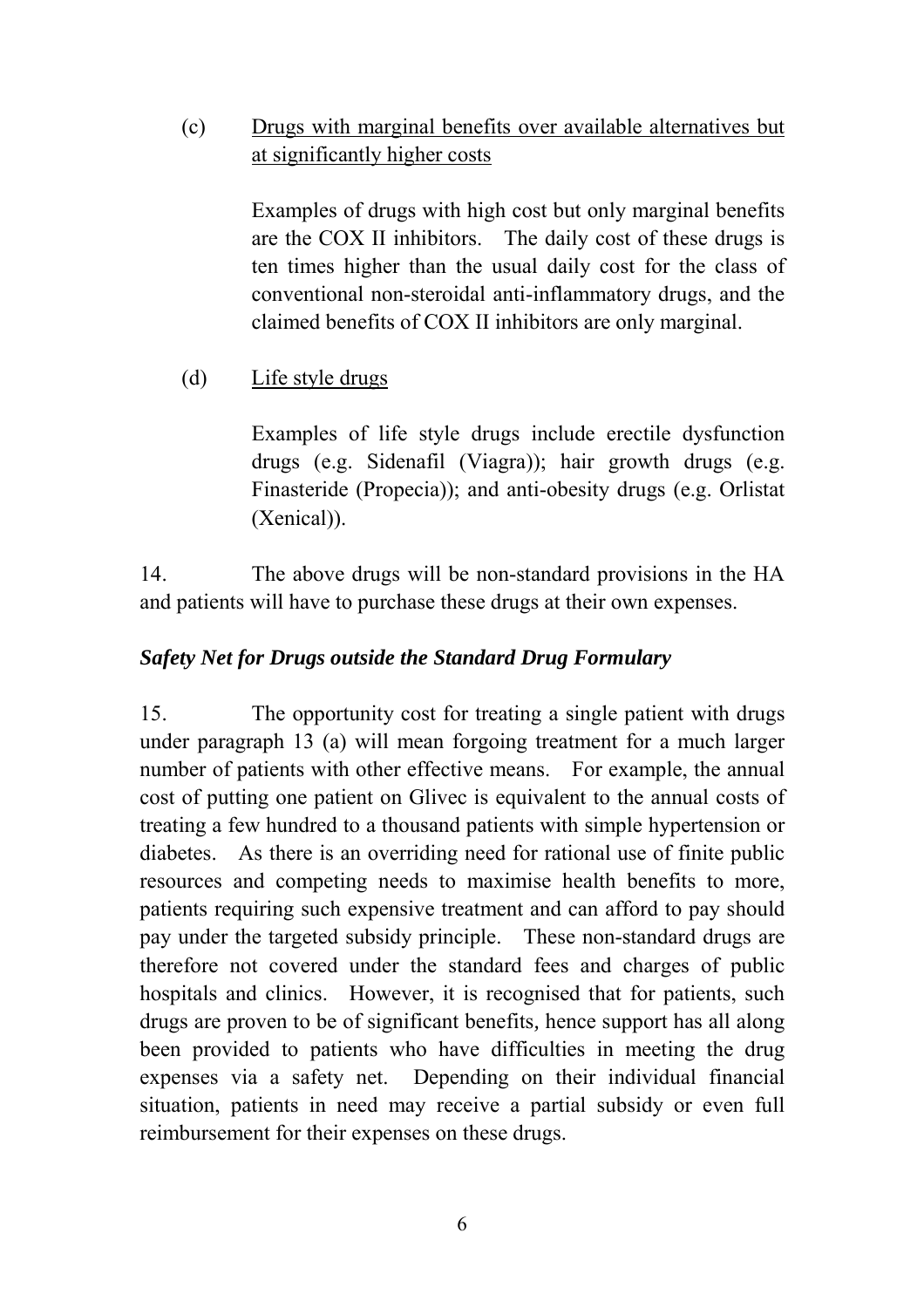16. Since the therapeutic objectives of drugs described in paragraph 13 (b) to (d) fall outside the scope of public medical services, patients have to purchase these drugs at their own expenses. HA doctors may prescribe these drugs at the request of patients where appropriate, having regard to the clinical condition of the patients and the safety of the drugs concerned.

# **MECHANISM TO PRESCRIBE DRUGS OUTSIDE THE STANDARD DRUG FORMULARY**

17. The Standard Drug Formulary and the provision of a safety net for non-standard drugs under paragraph 13 (a) should be sufficient to meet the needs of patients within the scope of HA service provisions. However, HA recognizes that with increasing knowledge by patients of available alternative therapeutic options, patients may prefer to choose options outside the Standard Drug Formulary. There is an existing mechanism to allow clinicians to prescribe drugs to patients outside the drug formulary. To ensure proper medical standard, continuity of care and liability management, a system is in place to approve, monitor, record and track such prescriptions.

## **SUPPLY OF SPECIAL DRUGS OUTSIDE THE SPECIFIC INDICTIONS OR DRUGS OUTSIDE THE STANDARD DRUG FORMULARY**

18. HA adopts an open position on the arrangement for the supply of drugs which are to be purchased by the patients at their own expenses. There are different views among patients, private medical practitioners, the pharmaceutical supplies industry and the pharmaceutical retail industry. The arrangement to be adopted should attain a balance amongst the interests of all parties. The options under consideration by the HA include  $-$ 

(a) Advising the patients to purchase the drugs from community pharmacies. The main advantage is that this would significantly simplify the systems of procurement, supply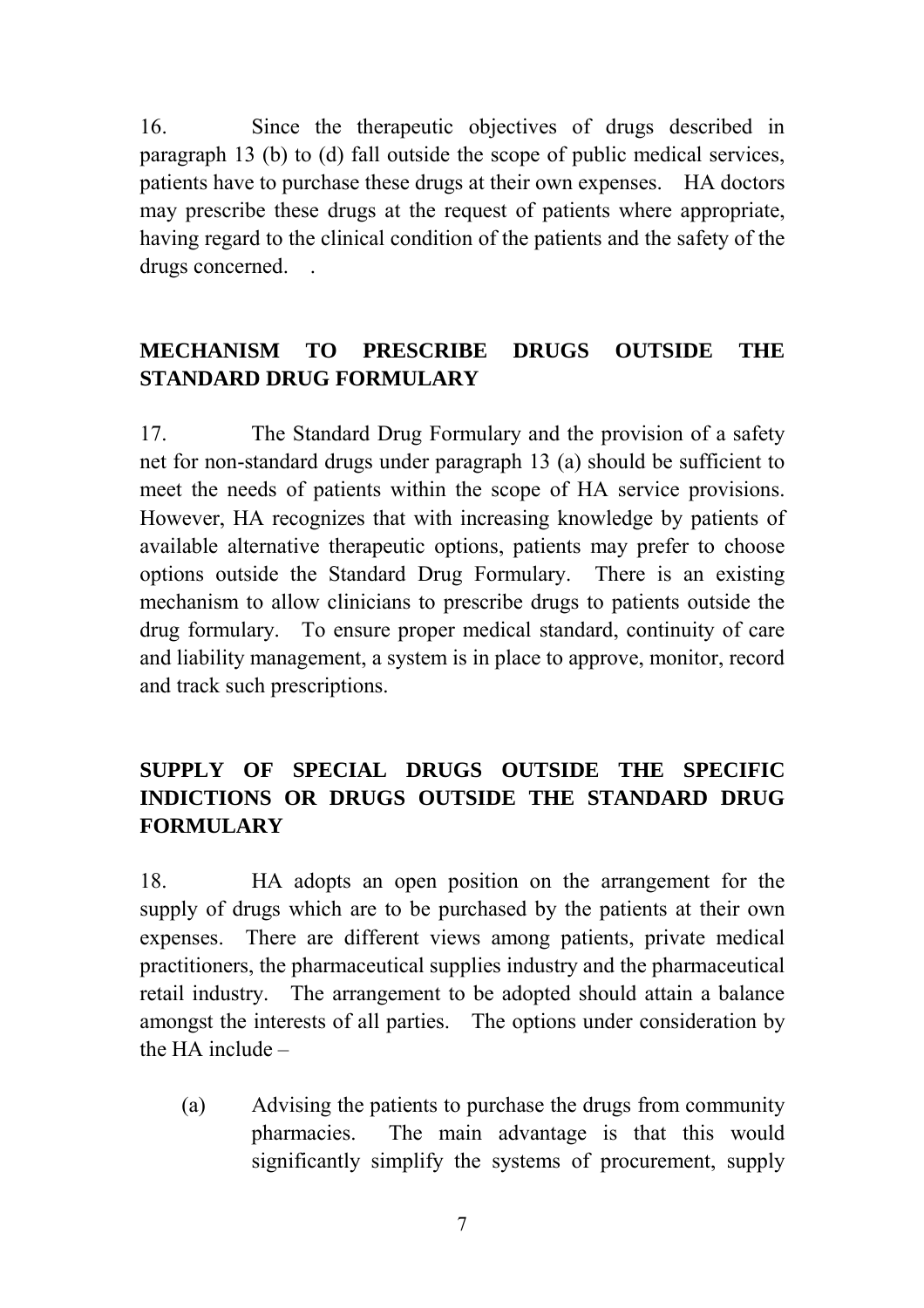and distribution at the HA. The retail pharmaceutical industry would benefit from increased business and welcome this option. However, the patients would most likely find it less convenient and may also have to pay variable prices for the drugs. There will also be a risk of parallel market making it more difficult for consumers to make choices. In addition, some very specialised drugs would have a limited market interest because of the small patient number.

- (b) Inviting community pharmacies to operate in hospital premises to supply, inter alias, the non-standard drugs to patients. The option is similar to (a), but with the added benefit for patients in terms of convenience.
- (c) Supplying the non-standard drugs prescribed by HA doctors at the hospital pharmacies. This option would be the most convenient for patients and should be most favoured by them. To avoid direct competition with private pharmacies, the HA could limit the availability of this drug service to patients of public hospitals and clinics. There may even be room for HA to charge slightly higher prices than cost and apply the positive balance / surplus for cross-subsidising those requiring the drugs described in paragraph 13 (a).
- (d) Other models or combinations of the above.

### **CONSULTATION**

19. In the process of preparing the draft Standard Drug Formulary, the HA has briefed major stakeholders on the rationales and needs for the development of a Standard Drug Formulary and invited their views on the proposal. More specifically, since late 2003, the HA had arranged more than 10 consultation meetings and briefing sessions with relevant professional staff groups, patients groups as well as the pharmaceutical industry.